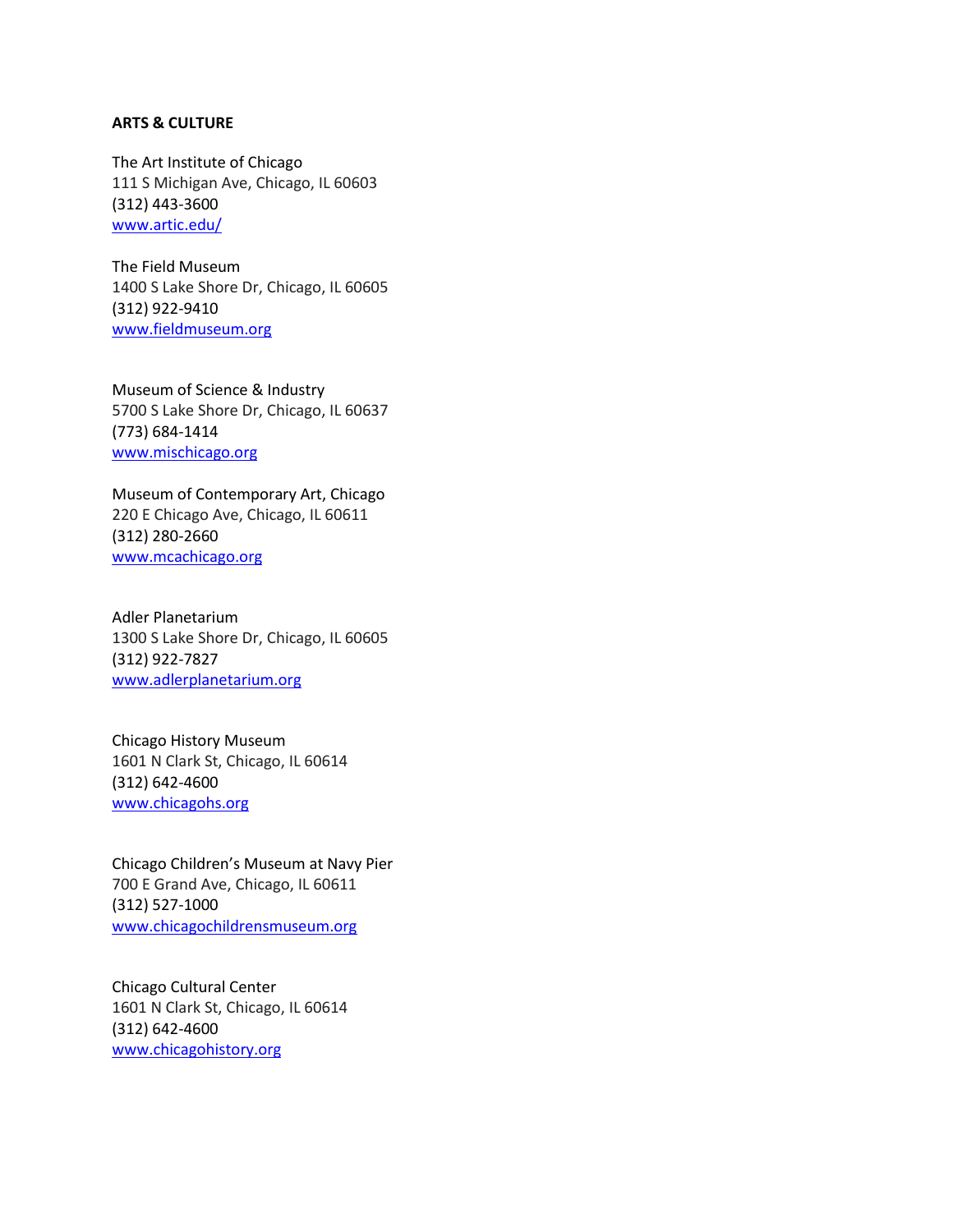#### **ENTERTAINMENT**

Chicago Theatre 175 N State St, Chicago, IL 60601 (312) 462-6300 [www.thechicagotheatre.com](http://www.thechicagotheatre.com/)

Bank of America Theatre 18 W Monroe St, Chicago, IL 60603 (312) 977-1710 [www.broadwayinchicago.com](http://www.broadwayinchicago.com/)

Cadillac Palace Theatre 151 W Randolph St, Chicago, IL 60601 (312) 384-1502 [www.broadwayinchicago.com](http://www.broadwayinchicago.com/)

Oriental Theatre 24 W Randolph St, Chicago, IL 60601 (312) 977-1700 [www.broadwayinchicago.com](http://www.broadwayinchicago.com/)

Lookingglass Theatre 821 N Michigan Ave, Chicago, IL 60611 (312) 337-0665 [www.lookingglasstheatre.org](http://www.lookingglasstheatre.org/)

Goodman Theatre 170 N Dearborn St, Chicago, IL 60601 (312) 443-3800 [www.goodmantheatre.org](http://www.goodmantheatre.org/)

Steppenwolf Theatre 1650 N Halsted St, Chicago, IL 60614 (312) 335-1650 [www.steppenwolf.org](http://www.steppenwolf.org/)

The Second City 1616 N Wells St, Chicago, IL 60614 312) 337-3992 [www.secondcity.com](http://www.secondcity.com/)

Joffrey Ballet 10 E Randolph St, Chicago, IL 60601 (312) 739-0120 [www.joffrey.com](http://www.joffrey.com/)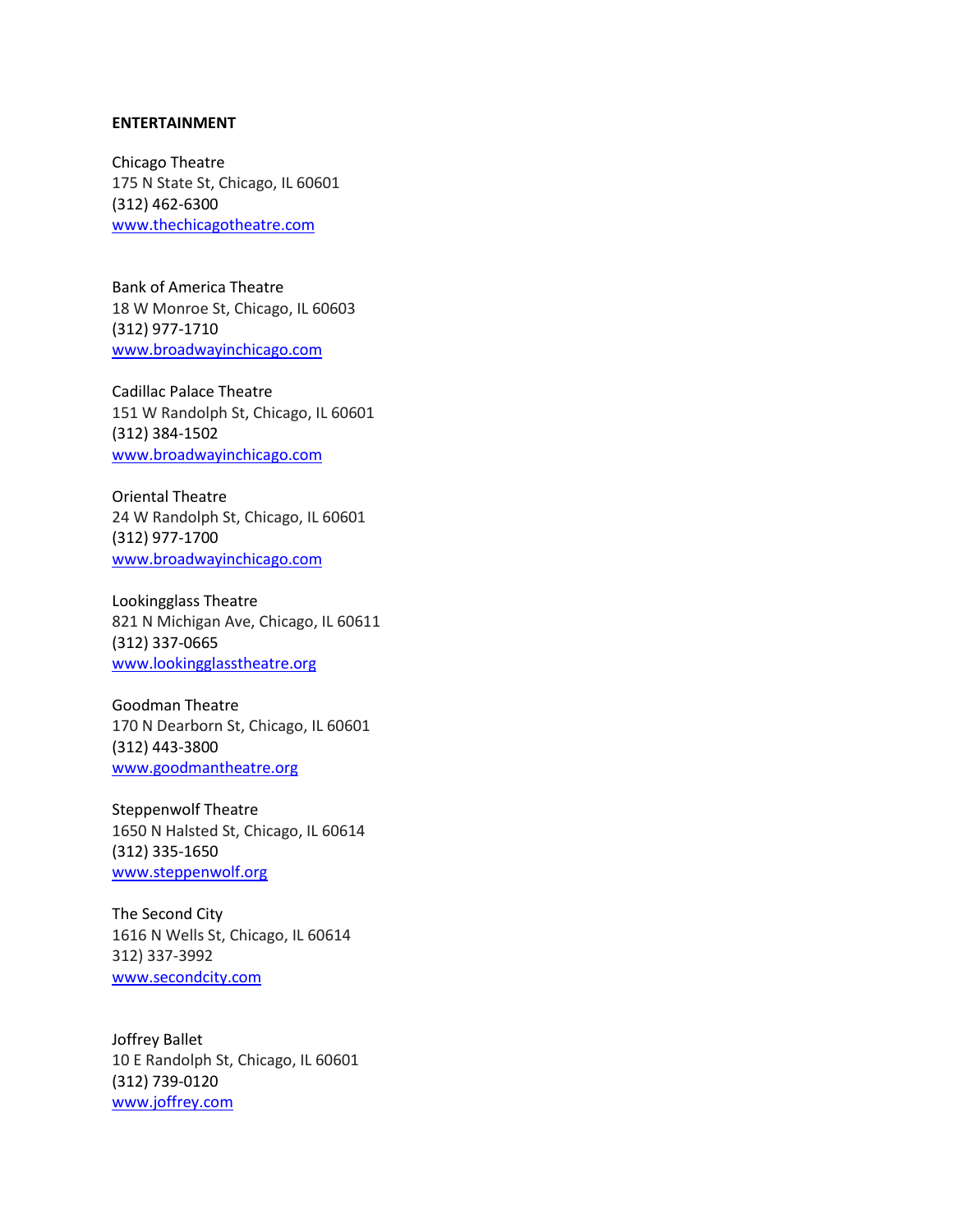Lyric Opera of Chicago 20 N Upper Wacker Dr, Chicago, IL 60606 (312) 419-0033 [www.lyricopera.org](http://www.lyricopera.org/)

# **ATTRACTIONS**

Shedd Aquarium 1200 S Lake Shore Dr, Chicago, IL 60605 (312) 939-2438 [www.sheddaquarium.org](http://www.sheddaquarium.org/)

Lincoln Park Zoo 2001 N Clark St, Chicago, IL 60614 (312) 742-2000 [www.lpzoo.org](http://www.lpzoo.org/)

Navy Pier 600 E Grand Ave, Chicago, IL 60611 (312) 595-7437 [www.navypier.com](http://www.navypier.com/)

The John Hancock Observatory 875 N Michigan Ave, Chicago, IL 60611 (312) 751-3681 [www.jhochicago.com](http://www.jhochicago.com/)

Willis Tower Skydeck 233 S Wacker Dr, Chicago, IL 60606 (312) 875-9696 [www.theskydeck.com](http://www.theskydeck.com/)

Chicago Architecture Boat Tour \*Request with concierge as several exist